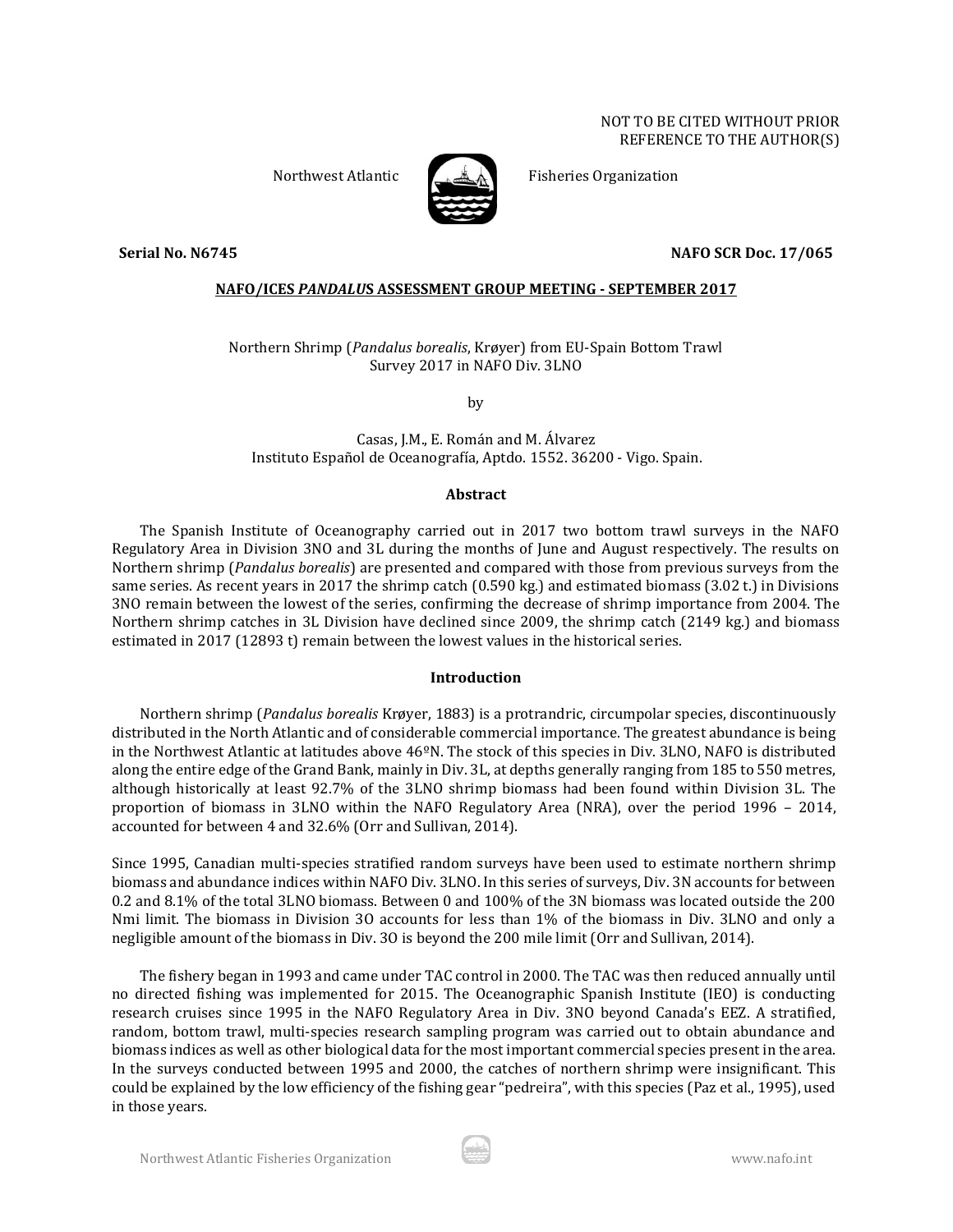Since 2001, the survey was carried out on board R/V "Vizconde de Eza" using a Campelen 1800 net (Walsh et al., 2001). Despite the improvements incorporated with the new vessel and the use of a Campelen 1800 net, which is highly efficient for this species (Vazquez, 2002), total catches in 2001 were poor, i.e., 29 kg. In the following years a significant increase of the catches of northern shrimp was noted in 3NO Division where catches were higher than 300 kg. Since 2007 the catches have declined to levels next to the lowest in the historical series.

Also, since 2003 a new research survey was conducted in Division 3L as an extension of the survey carried out in 3NO (Román *et al.*, 2008). The estimated biomass in 3L Division always was very superior to that estimated in 3NO. Since 2009 year the catches have declined to low levels staying in the last years between the lowest in the historical series.

This work presents data on the geographical distribution in the NAFO Regulatory Area (Div. 3LNO), on biomass, length frequencies and age structure of catches of northern shrimp on EU-Spanish bottom trawl surveys 2017.

## **Materials and Methods**

In 2017 the EU-Spanish bottom trawl surveys were carried out in 3NO (from 23<sup>th</sup> May to 11<sup>th</sup> June) and 3L (from 21<sup>st</sup> July to 8<sup>th</sup> August) following set guidelines previously established for the series of Spanish research surveys (Walsh *et al.*, 2001). These surveys took place in Div. 3NO and 3L, with a total of 113 and 99 valid hauls respectively ranging depths between 41 and 1433 m approximately. All strata were surveyed.

Shrimp samples of approximately 1.5 kg were taken to determine length frequencies. Males and females were separated with reference to the endopod of the first pleopod (Rasmussen, 1953). Following this criterion, individuals that were in the middle of a sex change were considered as females. The females were differentiated into mature and immature, following the sternal spines criteria (McCray, 1971). Ovigerous females were considered as an independent group not included within the mature females.

Individuals were measured onboard by noting the distance from the base of the eye to the posterior mid dorsal point of the carapace -CL- (Shumway *et al*., 1985). Such measurements were made to the lower half millimetre using electronic callipers.

Furthermore, in 2017 survey some samples were frozen onboard to determine the length-weight relationship in the laboratory.

#### **Results and Discussion**

The Table 1 shows the catches, biomass and standard errors estimated by swept area method of northern shrimp from the EU-Spanish multi-species surveys, carried out by IEO Vigo from 1995-2017 in the NAFO Div. 3NO and from 2003-2017 in Division 3L. In the summer of 2005 the research survey could not be carried out in Division 3L. From the year 2002 an abrupt increase with respect to earlier years occurred in 3NO Division, both in terms of catch and biomass (Diaz *et al*., 2002). These initial data were considered with caution due to the fact that, until 2001, the "Pedreira" gear used as a sampler (Paz *et al*., 1995) was not efficient for catching shrimp. However, although in 2001, the gear "type Pedreira" was changed for a new type "Campelen 1800" (Walsh *et al*., 2001) with high efficiency for catching this species (Vazquez, 2002), the catches and biomass estimated stayed at low levels.

From 2002 to 2006, the increase of shrimp catches in 3NO was confirmed, in terms of the period 1995- 2001. After that, in the last years the catches and estimated biomasses of shrimp have decreased markedly and they are now at levels of the beginning of the series. The estimated biomass in 2017 was around 3.02 t. (Figure 1).

Unlike 3NO, the estimated biomass in 3L Division showed a general upward trend from 63647 t. in 2003

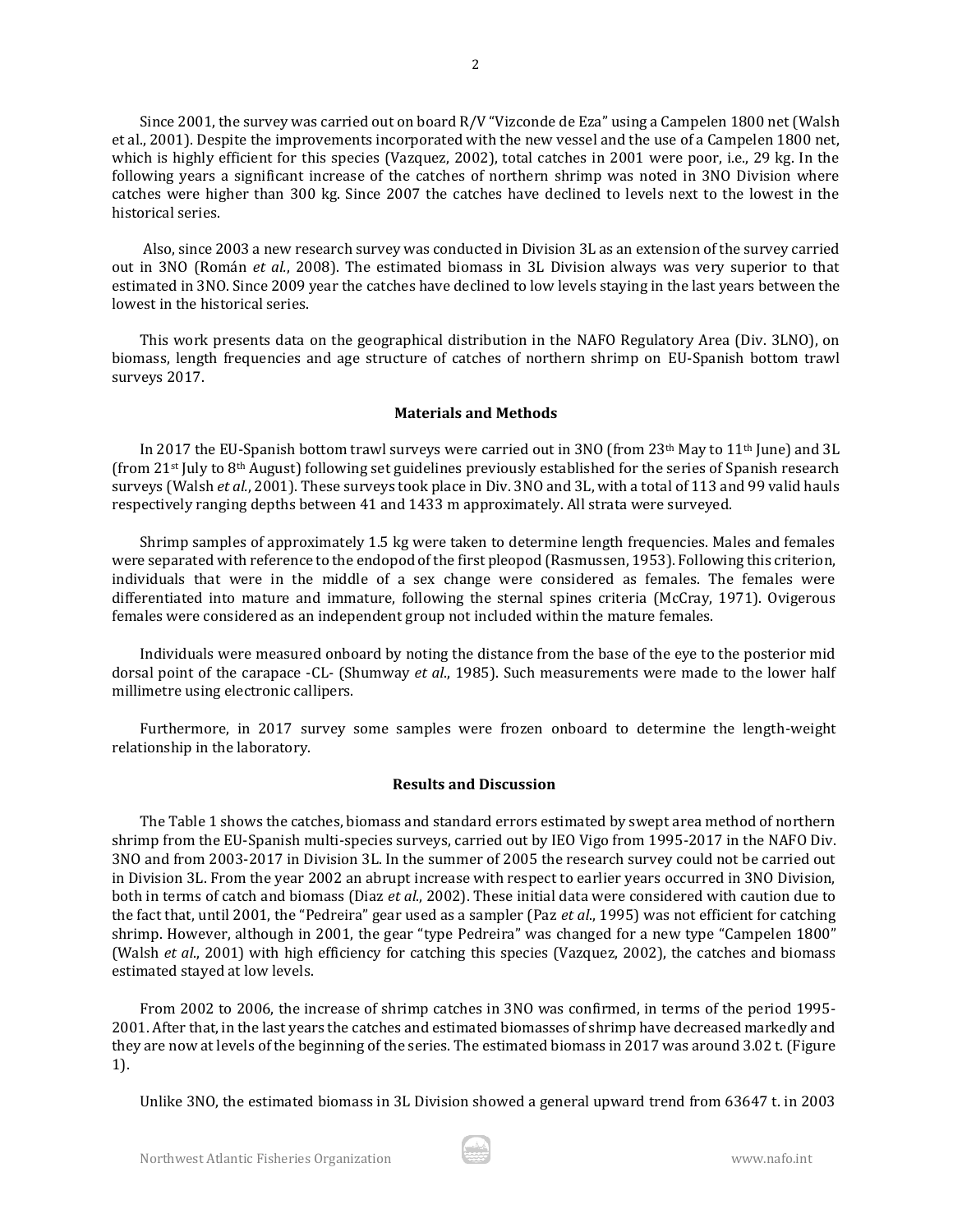to 149265 t. in 2008. This trend changed in 2009 with the strong decline of the biomass estimated (74091 t, about 50% with respect to 2008) and since then the biomass decreased up to the historical minimum recorded in 2015 (8435 t.). In 2017 the biomass decreased by 36% (12893 t.) compared to 2016, confirming the low levels of the previous years (Figure 1).

The distribution of northern shrimp catches in the EU-Spanish trawl surveys 2017 is shown in Figure 2. As in previous years the catches in 3NO Division were residuals.

The Tables 2 and 3 show the shrimp biomass by depth strata from 1995 to 2017 surveys in 3NO Divisions and from 2003 to 2017 in 3L Division. Although it is considered that the shrimp in Div. 3LNO is distributed along the entire edge of the Grand Bank, at depths generally ranging from 51 to 300 fathoms (93-550 m.), the depth of the bulk of biomass in 3L Division was generally in depths lower than 200 ft (94% of the biomass in 2017). From 2013 to 2015 this general pattern changed and the percentage of the estimated biomass in depths lower than 200 ft decreased up to 44%, 77% and 85% of the biomass in 2013, 2014 and 2015 respectively. In 3NO the percentage of the estimated biomass in depths lower than 200 ft. varied along the years, showing a deeper distribution in 2004, 2005 and 2011 (26%, 34% and 21% respectively).

The length distribution by sex estimated in 3NO and 3L Divisions are presented in the tables 4, 5 and Figure 3. In 3NO, the main modes were around 15.5/18 mm. for males and 19.5/23.5 mm. for females; and 19 mm. for males and 23.0 mm. for females in 3L Division. In 2017 the sex ratio was different in both Divisions, showing a higher percentage of the males (85%) in 3NO.

The MIX modal size analysis programme was used with the length distribution by sex estimated in 3L Divisions (Table 6). From the cited analysis the males presented three modes at 15.7, 17.6 and 19.6 mm. corresponding with ages 2, 3 and 4 respectively. The females showed several modes at 17.5, 19.9, 23.2 and 24.9 mm (ages 3, 4, 5 and 6 respectively).

The data used in this paper have been funded by the EU through the European Maritime and Fisheries Fund (EMFF) within the National Program of collection, management and use of data in the fisheries sector and support for scientific advice regarding the Common Fisheries Policy.

#### **References**

- Díaz, P., T. Patrocinio, and X. Paz. 2002. Increased Catches of Northern Shrimp (*Pandalus borealis*, Krøyer) in a 2002 Spanish Bottom Trawl Survey in NAFO Division 3N. *NAFO SCR Doc*., No. 143. Serial No.N4772, 11p.
- McCRay, J.A. 1971. Sternal spines as a characteristic for differentiating between females of some Pandalidae. *J. Fish. Res. Bd. Can.*, **28**: 98-100.
- Orr, D. C. and D. J. Sullivan. 2014. The 2014 assessment of the Northern Shrimp (*Pandalus borealis*, Kroyer) resource in NAFO Divisions 3LNO. *NAFO SCR Doc., No.* 048. Serial No. N6350, 73 p.
- Paz, X., J. Martínez, and E. De Cárdenas. 1995. Preliminary results from the 95 Spanish bottom trawl survey in the NAFO Regulatory Area for Divisions 3NO. *NAFO SCR Doc*., No. 55. Serial No. N2568, 10 p.
- Rasmussen, B. 1953. On the geographical variation in growth and sexual development of the Deep Sea Prawn (*Pandalus borealis*, Kr.) . *Norweg. Fish. And Mar. invest. Rep*., **10** (3):1-160.
- Román, E., C. González-Iglesias, Á. Armesto, and D. González-Troncoso. 2008. Results for the Spanish Survey in the NAFO Regulatory Area of Division 3L for the period 2003-2007. *NAFO SCR Doc*., No. 20. Serial No. N5514, 25p.
- Shumway, S.E., H. C. Perkins, D. F. Schick, and A. P. Stikney. 1985. Synopsis of biological data on the Pink Shrimp (*Pandalus borealis*, Krøyer,1838). *NOAA Techn. Rep.* NMFS **30**, 57 p.
- Vázquez, A. 2002. Catchability comparison between Lofoten and Campelen gears. *NAFO SCR. Doc.,* No.74. Serial No. N4688, 7p.
- Walsh, S. J., X. Paz, and P. Durán. 2001. A preliminary investigation of the efficiency of Canadian and Spanish survey bottom trawls on the southern Grand Bank. *NAFO SCR. Doc*., No. 74. Serial No. N4453, 18 p.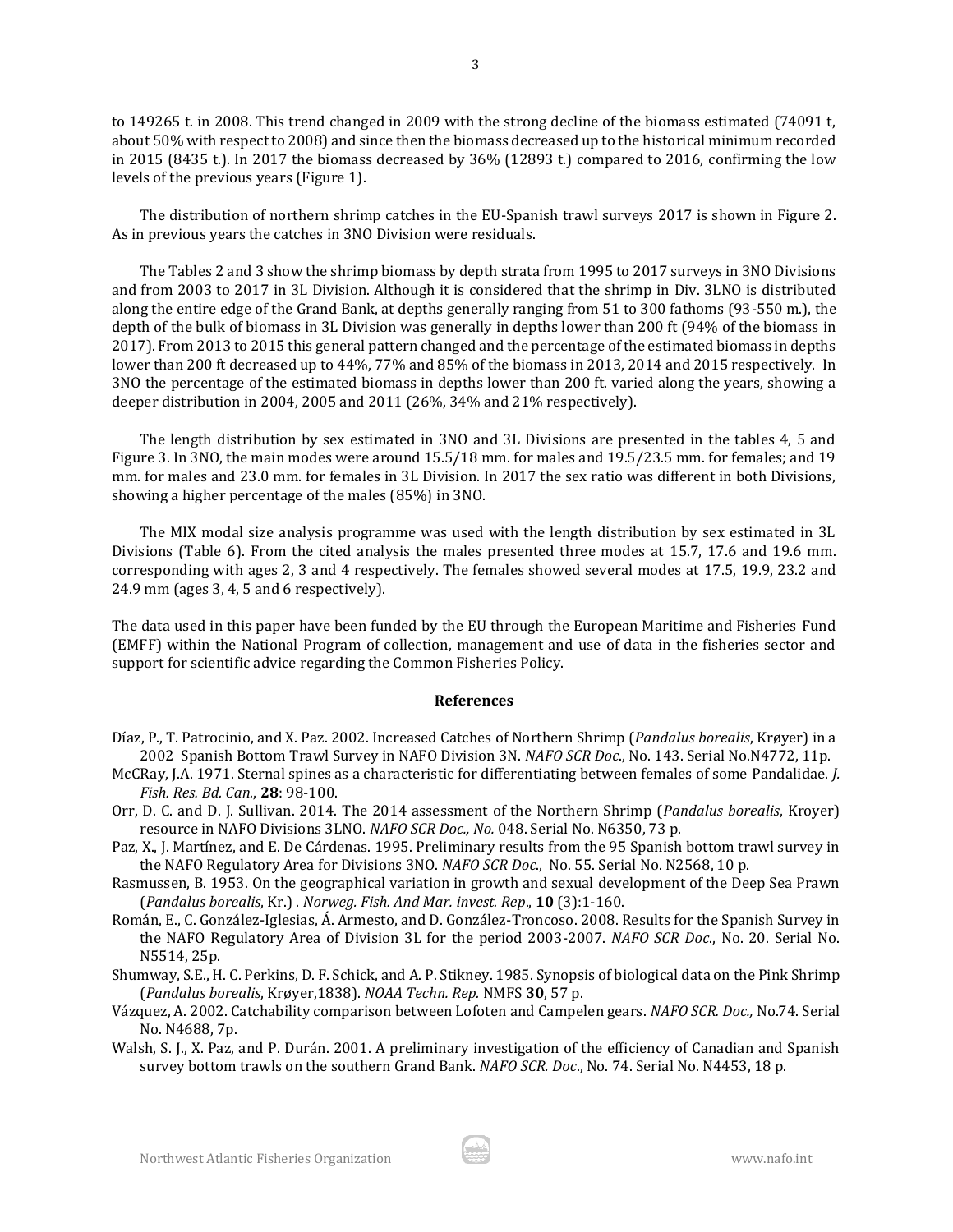| Table 1.- Northern shrimp biomass estimated by swept area (t), standard error and catches (kg) from EU-Spain Bottom |
|---------------------------------------------------------------------------------------------------------------------|
| Trawl Surveys in NAFO Div. 3LNO, 1995-2017 and 3L 2003-2017.                                                        |

|                   | 3NO            |              |                |
|-------------------|----------------|--------------|----------------|
| Year              | <b>Biomass</b> |              | Catch          |
|                   | tons           | Std.         | (kg)           |
|                   |                | err.         |                |
| 1995 <sup>1</sup> | 14             | 13           | 5              |
| 1996 <sup>1</sup> | 18             | 17           | $\overline{c}$ |
| 1997 <sup>1</sup> | $\mathbf{1}$   | $\mathbf{1}$ | $\overline{0}$ |
| 19981             | 23             | 17           | 5              |
| 19991             | 81             | 36           | 13             |
| 2000 <sup>1</sup> | 26             | 9            | 6              |
| 2001 <sup>2</sup> | 178            | 72           | 29             |
| 2002 <sup>2</sup> | 2043           | 814          | 408            |
| 2003 <sup>2</sup> | 1618           | 716          | 325            |
| 2004 <sup>2</sup> | 2654           | 1693         | 550            |
| 2005 <sup>2</sup> | 1627           | 590          | 368            |
| 2006 <sup>2</sup> | 1274           | 352          | 278            |
| 2007 <sup>2</sup> | 401            | 285          | 71             |
| 2008 <sup>2</sup> | 144            | 98           | 24             |
| 2009 <sup>2</sup> | 140            | 111          | 33             |
| 2010 <sup>2</sup> | 114            | 35           | 21             |
| 2011 <sup>2</sup> | 37             | 24           | 9              |
| $2012^2$          | 3.86           | 3.04         | 0.92           |
| 2013 <sup>2</sup> | 38             | 15           | 9              |
| 2014 <sup>2</sup> | 2.97           | 0.63         | 0.84           |
| 2015 <sup>2</sup> | 1.96           | 0.60         | 0.53           |
| 2016 <sup>2</sup> | 2.36           | 1.93         | 0.39           |
| 2017 <sup>2</sup> | 3.02           | 1.39         | 0.59           |

|                   |                | 3L           |       |
|-------------------|----------------|--------------|-------|
| Year              | <b>Biomass</b> |              | Catch |
|                   | tons           | Std. err     | (kg)  |
| 2003 <sup>2</sup> | 63647          | 20105        | 5836  |
| 2004 <sup>2</sup> | 94270          | 40332        | 5093  |
| 2005              |                | Not surveyed |       |
| $2006^2$          | 125850         | 12690        | 17805 |
| $2007^2$          | 113402         | 13445        | 18098 |
| 2008 <sup>2</sup> | 149265         | 48490        | 23720 |
| 2009 <sup>2</sup> | 74091          | 37999        | 12173 |
| 2010 <sup>2</sup> | 37803          | 9836         | 6103  |
| 2011 <sup>2</sup> | 24346          | 4449         | 4092  |
| $2012^2$          | 10784          | 3724         | 1838  |
| $2013^2$          | 17438          | 5363         | 3101  |
| $2014^2$          | 10846          | 2764         | 1860  |
| $2015^2$          | 8435           | 1930         | 1450  |
| $2016^2$          | 20125          | 7903         | 3418  |
| $2017^2$          | 12893          | 2804         | 2149  |

Pedreira codend 35 mm. mesh size. 2 Campelen codend 44 mm. mesh size. (inner codend 20mm)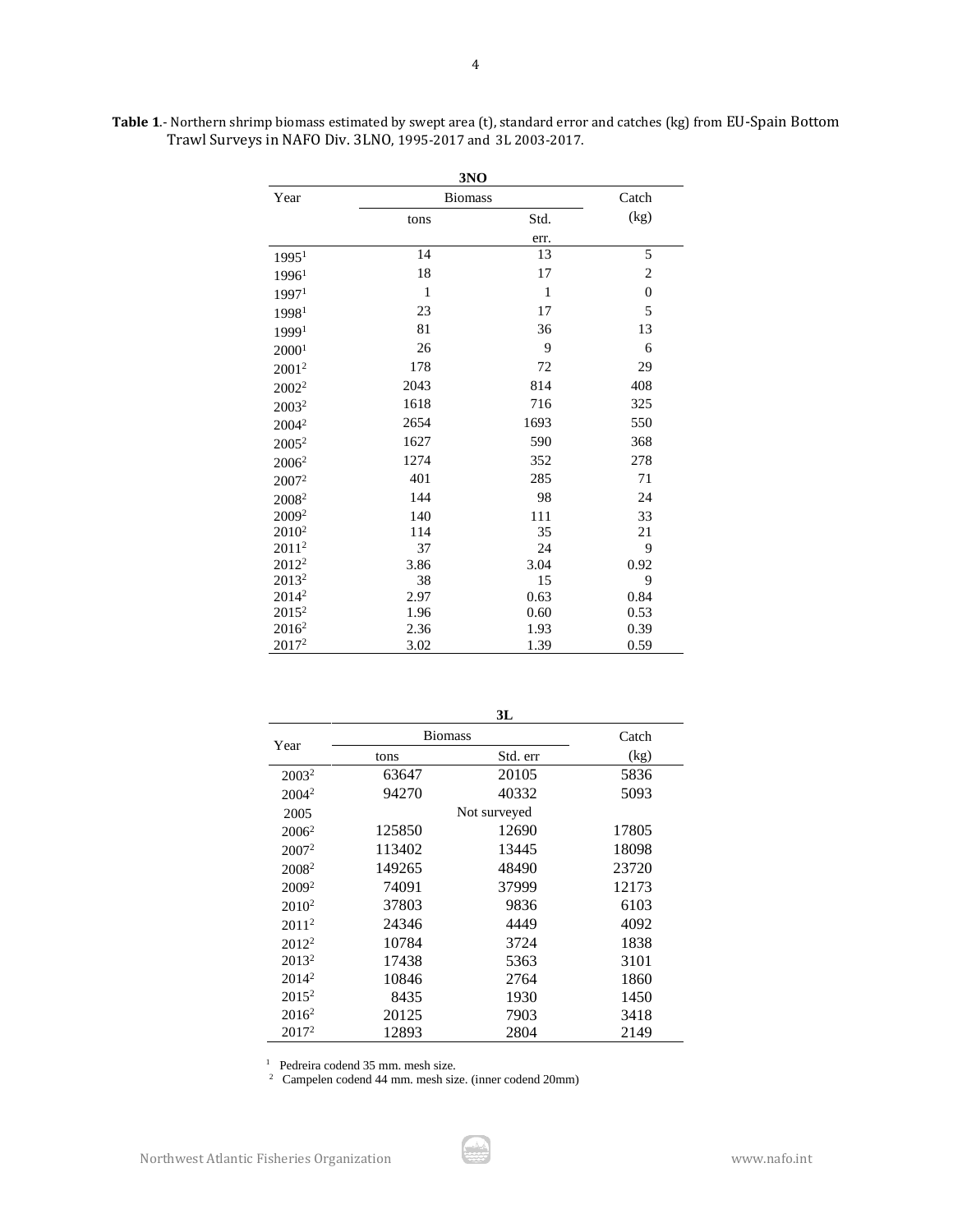|                     |                        | Area Depth range |                  |              |              |              |                |                |                |                |                |                |                  |                |                |              |                |             |             |             |                |              |              |              |               |
|---------------------|------------------------|------------------|------------------|--------------|--------------|--------------|----------------|----------------|----------------|----------------|----------------|----------------|------------------|----------------|----------------|--------------|----------------|-------------|-------------|-------------|----------------|--------------|--------------|--------------|---------------|
| Stratum             | $m$ ile s <sup>2</sup> | ft.              | 1995             | 1996         | 1997         | 1998         | 1999           | 2000           | 2001           | 2002           | 2003           | 2004           | 2005             | 2006           | 2007           | 2008         | 2009           | 2010        | 2011        | 2012        | 2013           | 2014         | 2015         | 2016 2017    |               |
| 375                 | 271                    | $0 - 30$         | $\mathbf{0}$     | $\mathbf{0}$ |              | $\mathbf{0}$ | $\mathbf{0}$   | $\Omega$       | 3453           | $\mathbf{0}$   | 25             | $\mathbf{0}$   | $\mathbf{0}$     | 1989           | $\mathbf{0}$   | $\Omega$     | $\pmb{0}$      | $\mathbf 0$ | $\mathbf 0$ | $\mathbf 0$ | $\mathbf 0$    | $\mathbf{0}$ | $\mathbf{0}$ | $\Omega$     |               |
| 376                 | 1334                   | $0 - 30$         | $\Omega$         | $\Omega$     |              | $\Omega$     | $\Omega$       | $\Omega$       | 1270           | $\mathbf{0}$   | $\Omega$       | $\mathbf{0}$   | 341              | 4203           | $\overline{0}$ |              | $\mathbf 0$    | $\mathbf 0$ | 34          | $\Omega$    | 0              | $\mathbf{0}$ | $\Omega$     | $\Omega$     |               |
| 353                 | 269                    | 31-50            | $\Omega$         | $\Omega$     |              |              | $\Omega$       | $\Omega$       | 79             | $\mathbf{0}$   | 48             | $\overline{0}$ | $\Omega$         | $\theta$       | 126            |              | 16             | $\mathbf 0$ | $\mathbf 0$ | $\mathbf 0$ | $\Omega$       | $\theta$     |              | $\Omega$     |               |
| 360                 | 2783                   | 31-50            |                  | $\theta$     |              |              | $\Omega$       | $\overline{0}$ | 26423          | 1457           | 3470           | 24             | $\mathbf{0}$     | $\theta$       | 445            |              | 110            | 1317        | 129         | $\mathbf 0$ | 50             | 0            |              | 70           | 95            |
| 374                 | 214                    | 31-50            | $\Omega$         | $\Omega$     |              |              | $\mathbf{0}$   | $\mathbf{0}$   | 178            | $\mathbf{0}$   | $\overline{0}$ | $\overline{0}$ | $\mathbf{0}$     | $\overline{0}$ | 62             |              | $\mathbf 0$    | $\mathbf 0$ | $\mathbf 0$ | $\mathbf 0$ | $\circ$        | $\mathbf{0}$ |              | 0            | 82            |
| 354                 | 246                    | 51-100           | $\Omega$         | $\Omega$     |              | $\Omega$     | $\Omega$       | $\mathbf{0}$   | 87612          | $\mathbf{0}$   | 292            | 6917           | $\overline{0}$   | $\Omega$       | 14             | $\Omega$     | $\mathbf 0$    | 55          | 86          | $\Omega$    | 292            | $\Omega$     |              | $\Omega$     | $\mathcal{L}$ |
| 359                 | 421                    | 51-100           | $\Omega$         | $\Omega$     |              | $\Omega$     | 1389           | $\Omega$       | 6348           | 847            | 1309           | 43             | 41               | 22             | 98             | 42           | $\mathbf 0$    | 543         | 47          | $\mathbf 0$ | 30             | 28           |              |              |               |
| 377                 | 100                    | 51-100           | $\Omega$         |              |              | $\Omega$     | 208            | 44             | $\overline{0}$ | 2020           | 751            | 1471           | 3742             | 3704           | 83             | 60           | 40             | $\mathbf 0$ | $\mathbf 0$ | $\mathbf 0$ | $\mathbf 0$    | $\mathbf{0}$ | $\Omega$     | $\mathbf{0}$ | 48            |
| 382                 | 343                    | 51-100           |                  |              |              |              | 213            | 206            |                | 112695         | 302            | 297            | 825              | 944            | 191            | 4131         | $\mathbf 0$    | $\mathbf 0$ | $\mathbf 0$ | $\mathbf 0$ | $\mathbf 0$    | 0            |              | 37           |               |
| 355                 | 74                     | $101 - 150$      |                  |              |              | $\Omega$     | $\Omega$       | $\Omega$       | 15 17 0        | 147            | 7635           | 6146           | 6183             | 9179           | 262            | 204          | $\mathbf 0$    | 961         | $\Omega$    | 148         | 89             | 11           | 37           | $\Omega$     |               |
| 358                 | 225                    | $101 - 150$      | $\Omega$         | $\Omega$     |              | $\mathbf{0}$ | 30129          | $\Omega$       | 717            | 3261           | 3900           | 10289          | 32548            | 258            | 2357           | 2902         | $\overline{0}$ | 17220       | 196         | $\mathbf 0$ | 27             | $\Omega$     | $\Omega$     | $\theta$     |               |
| 378                 | 139                    | $101 - 150$      | $\Omega$         | $\theta$     |              | 8968         | 10998          | 1196           | 17004          | 680353         | 11429          | 772            | 3985             | 10066          | 1357           | 481          | 73             | 192         | $\mathbf 0$ | 0           | $\mathbf 0$    | $\mathbf{0}$ | $\Omega$     | 105          |               |
| 381                 | 144                    | $101 - 150$      |                  | $\Omega$     |              | 63           | 11205          | 122            |                | 84984          | 20648          | 225280         | 1486             | 75176          | 303300         | 114294       | 466            | 25403       | 87          | 111         | 41             | 78           | 347          | 1889         | 1379          |
| 356                 | 47                     | 151-200          |                  |              |              | $\Omega$     | $\Omega$       | $\Omega$       | 137            | $\mathbf{0}$   | 1337           | 12937          | 8046             | 2683           | 213            | 635          | 39             | 409         | 33          | $\mathbf 0$ | $\mathbf 0$    | $\Omega$     | 41           | $\Omega$     |               |
| 357                 | 164                    | 151-200          | $\overline{0}$   | 18097        |              | $\Omega$     | $\overline{0}$ | $\Omega$       | 606            | 16414          | 425145         | 163606         | 38796            | 114178         | 9307           | 1249         | 959            | 14877       | 29          | $\mathbf 0$ | $\mathbf 0$    | 144          | $\Omega$     | 21           |               |
| 379                 | 106                    | 151-200          | $\Omega$         | $\Omega$     | 720          | $\mathbf{0}$ | 135            | $\Omega$       | 12511          | 70342          | 254080         | 7709           | 329867           | 116970         | 12146          | 2238         | 5079           | 15709       | 19          | 28          | 897            | 175          | 47           | 51           | 22            |
| 380                 | 96                     | 151-200          |                  |              |              | 1024         | 9346           | 10240          |                | 1000960        | 698502         | 258603         | 120866           | 607392         | 6488           | 11379        | 125767         | 26518       | 7269        | 3483        | 26188          | 1086         | 663          | 37           | 1288          |
| 721                 | 65                     | 201-300          |                  |              |              | $\Omega$     | $\Omega$       | $\Omega$       | 2889           | 3282           | 1112           | 852            | 256              | 3054           | $\overline{0}$ | 257          | 318            | 6           | 6339        | 11          | 315            | 569          | 596          | $\Omega$     |               |
| 723                 | 155                    | 201-300          |                  |              |              | $\mathbf{0}$ | 16872          | $\Omega$       | $\overline{0}$ | 12667          | 92831          | 44044          | 3333             | 53799          | 14615          | 90           | $\mathbf 0$    | 916         | 335         | $\mathbf 0$ | 98             | 132          | $\mathbf{0}$ | $\theta$     |               |
| 725                 | 105                    | 201-300          | 14315            | $\sqrt{ }$   |              | $\Omega$     | $\Omega$       | $\theta$       | 271            | 527            | 91803          | 1814540        | 748369           | 206794         | 47133          | 578          | 239            | 7745        | $\mathbf 0$ | $\mathbf 0$ | 216            | 231          | 69           | 106          | 30            |
| 727                 | 96                     | 201-300          |                  | $\Omega$     |              | 13213        | $\mathbf{0}$   | 11429          |                | 28660          | 2 1 19         | 98477          | 326841           | 62635          | 1248           | 3172         | 179            | 632         | 22656       | 83          | 9350           | 512          | 158          | 38           | 25            |
| 722                 | 84                     | 301-400          |                  | $\Omega$     |              | $\Omega$     | 37             | 734            | 2890           | 60             | 156            | $\mathbf{0}$   | 36               | $\theta$       | $\mathbf{0}$   | $\Omega$     | $\mathbf 0$    | $\mathbf 0$ | $\Omega$    | $\mathbf 0$ | $\Omega$       | $\Omega$     | $\mathbf{0}$ | $\Omega$     | $\Omega$      |
| 724                 | 124                    | 301-400          | $\overline{0}$   | $\theta$     |              | $\Omega$     | $\mathbf{0}$   | $\theta$       | $\mathbf{0}$   | 55             | 628            | 58             | 165              | 53             | 213            | $\Omega$     | $\mathbf 0$    | $\mathbf 0$ | 32          | $\mathbf 0$ | $\mathbf 0$    | $\mathbf{0}$ |              | $\Omega$     |               |
| 726                 | 72                     | 301-400          | $\Omega$         | $\sqrt{ }$   |              | $\Omega$     | $\mathbf{0}$   | $\overline{0}$ | $\Omega$       | $\overline{7}$ | 54             | 2048           | $\mathbf{0}$     | 406            | 170            | $\Omega$     | 5351           | 146         | 0           | $\mathbf 0$ | $\mathbf 0$    | 0            |              | 10           |               |
| 728                 | 78                     | 301-400          |                  |              |              |              | $\Omega$       | 1671           |                | 7280           | $\theta$       | $\Omega$       | 86               | 135            | $\overline{0}$ | $\Omega$     | 41             | 146         | $\Omega$    | $\Omega$    | 40             | $\Omega$     |              |              |               |
| 752                 | 131                    | 401-500          |                  |              |              | $\Omega$     | $\Omega$       | $\Omega$       |                | 86             | $\mathbf{0}$   | 49             | 222              | 58             | 309            | $\Omega$     | 143            | 136         | $\mathbf 0$ | $\mathbf 0$ | 79             | $\Omega$     |              | $\Omega$     |               |
| 756                 | 101                    | 401-500          |                  |              |              |              |                | $\Omega$       | $\theta$       | $\mathbf{0}$   | 46             | 42             | 869              | 84             | 27             | 84           | 391            | $\mathbf 0$ | 0           | $\Omega$    | $\overline{0}$ | $\Omega$     |              |              |               |
| 760                 | 154                    | 401-500          |                  |              |              | $\Omega$     |                | $\Omega$       | $\mathbf{0}$   | $\mathbf{0}$   | 283            | 49             | $\boldsymbol{0}$ | $\overline{0}$ | 590            | $\mathbf{0}$ | $\mathbf 0$    | $\mathbf 0$ | 0           | $\mathbf 0$ | $\mathbf 0$    | 0            |              |              |               |
| 764                 | 100                    | 401-500          |                  |              |              |              |                | $\Omega$       | 42             | $\mathbf{0}$   | $\Omega$       | $\Omega$       | $\mathbf{0}$     | $\Omega$       | $\Omega$       |              | $\mathbf 0$    |             |             |             | $\Omega$       | $\Omega$     |              |              |               |
| 753                 | 138                    | 501-600          |                  |              |              |              |                | $\Omega$       |                | $\mathbf{0}$   | $\mathbf{0}$   | $\Omega$       | $\mathbf{0}$     | 166            | $\mathbf{0}$   |              | $\mathbf 0$    |             |             | $\sqrt{ }$  | $\Omega$       | $\Omega$     |              | $\Omega$     | 36            |
| 757                 | 102                    | 501-600          |                  |              |              |              |                | $\Omega$       |                | 204            | $\mathbf{0}$   | $\theta$       | 27               | $\theta$       | 67             |              | $\mathbf 0$    | 14          | 0           | $\Omega$    | $\Omega$       |              |              |              |               |
| 761                 | 171                    | 501-600          |                  |              |              |              |                | $\Omega$       | $\theta$       | $\mathbf{0}$   | $\mathbf{0}$   | $\theta$       | $\boldsymbol{0}$ | $\mathbf{0}$   | 99             |              | 0              | $\mathbf 0$ | 0           | 0           | 0              | 0            |              | 0            |               |
| 765                 | 124                    | 501-600          |                  | $\Omega$     |              |              |                | $\Omega$       | $\Omega$       | 37             | $\Omega$       | $\Omega$       | $\mathbf{0}$     | $\Omega$       | $\Omega$       | $\Omega$     | 0              | $\Omega$    | $\Omega$    | $\Omega$    | $\Omega$       | $\Omega$     |              | $\Omega$     |               |
| 754                 | 180                    | 601-700          |                  |              |              |              |                | $\Omega$       |                | $\Omega$       | $\mathbf{0}$   | $\Omega$       | $\mathbf{0}$     | $\theta$       | $\mathbf{0}$   | 207          | $\mathbf 0$    | 96          | 0           | 0           | $\Omega$       |              |              | $\Omega$     |               |
| 758                 | 99                     | 601-700          |                  |              |              |              | $\mathbf{0}$   | 94             |                | 16302          | $\mathbf{0}$   | 19             | 88               | $\Omega$       | $\Omega$       |              | $\mathbf 0$    | $\mathbf 0$ | 0           | $\Omega$    | $\Omega$       | $\Omega$     |              | $\Omega$     |               |
| 762                 | 212                    | 601-700          |                  |              |              |              |                | $\Omega$       | $\Omega$       | 85             | $\mathbf{0}$   | $\Omega$       | $\mathbf{0}$     | $\Omega$       |                |              | $\mathbf 0$    | $\mathbf 0$ | 0           | $\Omega$    | $\Omega$       |              |              | 0            |               |
| 766                 | 144                    | 601-700          |                  |              |              |              | $\Omega$       | $\Omega$       |                | 19             | 58             | $\Omega$       | $\mathbf{0}$     | $\Omega$       |                |              | $\mathbf 0$    | 32          | $\Omega$    | $\Omega$    | $\theta$       | $\Omega$     |              | $\Omega$     |               |
| 755                 | 385                    | 701-800          |                  |              |              |              |                | 89             |                | $\Omega$       | 174            | $\theta$       | 68               | $\theta$       | $\mathbf{0}$   | 1839         | $\mathbf 0$    | $\mathbf 0$ | 0           | $\Omega$    | $\theta$       | $\Omega$     |              | $\Omega$     |               |
| 759                 | 127                    | 701-800          |                  |              |              |              |                | $\Omega$       |                | 17             | $\theta$       | 48             | $\mathbf{0}$     | $\Omega$       |                | $\theta$     | $\mathbf 0$    | 965         | $\mathbf 0$ | $\Omega$    | $\mathbf 0$    | $\theta$     |              | $\Omega$     |               |
| 763                 | 261                    | 701-800          |                  |              |              |              | $\Omega$       | $\theta$       |                | $\Omega$       | $\Omega$       | $\Omega$       | $\mathbf{0}$     | $\Omega$       |                | $\Omega$     |                |             | $\theta$    | $\Omega$    | $\mathbf 0$    | $\theta$     |              | $\Omega$     |               |
| 767                 | 158                    | 701-800          |                  |              |              | $\Omega$     | $\Omega$       | $\Omega$       |                | $\Omega$       | $\Omega$       | $\overline{0}$ | $\overline{0}$   | $\Omega$       |                | $\Omega$     |                |             | $\Omega$    | $\Omega$    | $\Omega$       | $\Omega$     | $\Omega$     | $\Omega$     |               |
| Biomasa (ton.)      |                        |                  | 14               | 18           |              | 23           | 81             | 26             | 178            | 2043           | 1618           | 2654           | 1627             | 1274           | 401            | 144          | 139            | 114         | 37          | 3.86        | 38             | 2.97         | 1.96         | 2.36         | 3.02          |
| Std. Error (tons)   |                        |                  | 13               | 17           | $\mathbf{1}$ | 17           | 36             | 9              | 72             | 814            | 716            | 1693           | 590              | 352            | 285            | 98           | $111$          | 35          | 24          | 3.00        | 15             | 0.63         | 0.60         | 1.93         | 1.39          |
| Biomass % < 200 fth |                        |                  | $\boldsymbol{0}$ | 100          | 100          | 43           | 79             | 46             | 97             | 97             | 88             | 26             | 34               | 74             | 84             | 96           | 95             | 91          | 21          | 98          | 73             | 51           | 58           | 93           | 97            |

.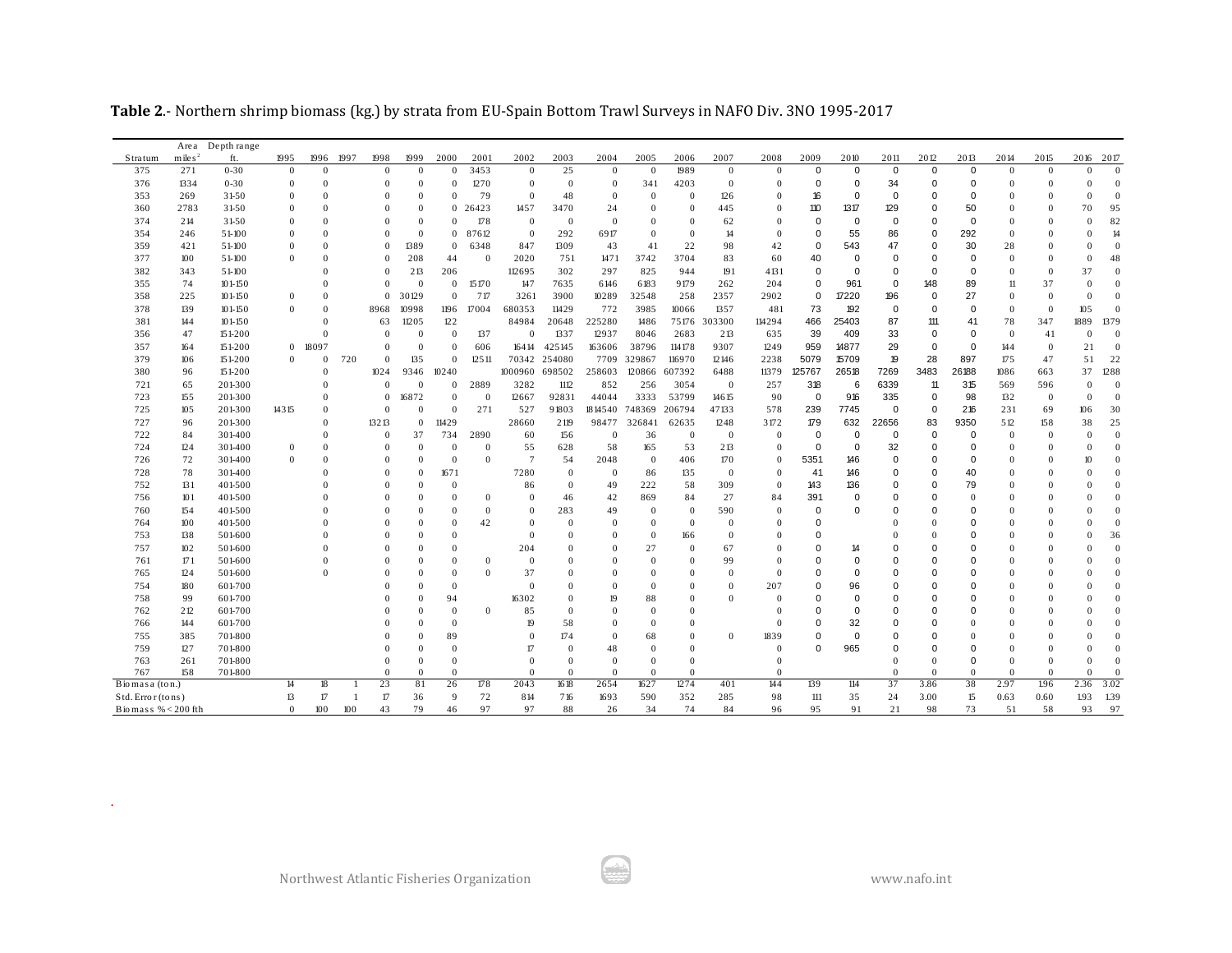**Table 3**.- Northern shrimp biomass (kg.) by strata from EU-Spain Bottom Trawl Surveys in NAFO Div. 3L 2003-2017

|                       |               | Area Depth range |              |              |              |                              |              |                |                  |                  |                  |              |                |                  |                  |                  |
|-----------------------|---------------|------------------|--------------|--------------|--------------|------------------------------|--------------|----------------|------------------|------------------|------------------|--------------|----------------|------------------|------------------|------------------|
| Stratum               | mile s $^{2}$ | ft.              | 2003         | 2004         | 2005<br>2006 | 2007                         | 2008         | 2009           | 2010             | 2011             | 2012             | 2013         | 2014           | 2015             | 2016             | 2017             |
| 385                   | 118           | 51-100           | 420          | 175          | 2485867      | 2416545                      | 8265541      | 140724         | 12046            | 975              | 4998             | 31           | 68             | $\mathbf{0}$     | $\mathbf{0}$     | 315              |
| 390                   | 815           | 51-100           | 1014         | 3780         | 2577958      | 5404325                      | 317330       | 37466118       | 145874           | 2020             | 49686            | 414          | 2340           | 492              | 94               | 238              |
| 389                   | 509           | $101 - 150$      | 14397492     | 41654297     | 53639329     | 49120205                     | 74404070     | 25997291       | 21705956         | 979731           | 630153           | 149429       | 318135         | 148994           | 176622           | 879985           |
| 391                   | 282           | $101 - 150$      | 1116 135     | 1299793      | 3712072      | 12397477                     | 24948041     | 28071          | 120096           | 11940            | 99221            | 3 1 15       | 16223          | 9267             | 8073             | 1677             |
| 387                   | 256           | 151-200          | 17618619     | 21721973     | 29967360     | 11782827                     | 14287154     | 6473372        | 7874303          | 15006844         | 6644446          | 5206921      | 3955026        | 4608862          | 10305953         | 5244142          |
| 388                   | 357           | 151-200          | 25169595     | 24779540     | 32585066     | 26954928                     | 21602795     | 2348269        | 5096163          | 8113071          | 2136050          | 1979045      | 3858773        | 18 11 16 5       | 8512571          | 5268078          |
| 392                   | 145           | 151-200          | 2821419      | 1866379      | 193967       | 1199955                      | 3675300      | 1564098        | 1608469          | 24550            | 118649           | 329956       | 155247         | 553694           | 174468           | 695049           |
| 729                   | 186           | 201-300          | 20371        | 1465049      | 88481        | 172095                       | 16126        | 11533          | 95976            | 149              | 2618             | 11348        | 2331           | 18320            | 5156             | 30569            |
| 731                   | 216           | 201-300          | 2449416      | 1467221      | 177357       | 666240                       | 1501056      | 54100          | 1083034          | 2647             | 799077           | 2191919      | 1644180        | 875000           | 288113           | 101120           |
| 733                   | 234           | 201-300          |              | 4077         | 390052       | 3281339                      | 240647       | 6718           | 51397            | 194095           | 285343           | 7544711      | 833091         | 400587           | 653016           | 671788           |
| 730                   | 170           | 301-400          | $\mathbf{0}$ | 876          | 1485         | 76                           | 32           | 20             | 581              | 92               | $\overline{0}$   | 36           | 907            | $\boldsymbol{0}$ | $\mathbf{0}$     | 294              |
| 732                   | 231           | 301-400          | 34907        | 5643         | 14535        | 4723                         | 1905         | 226            | 4266             | 1349             | 596              | 3229         | 34455          | 1088             | 453              | 62               |
| 734                   | 153           | 301-400          |              | 408          | 10554        | 136                          | 2144         | 70             | 129              | 4910             | 1553             | 15628        | 16075          | 2625             | 421              | $\mathbf{0}$     |
| 741                   | 100           | 401-500          | $\bf{0}$     | 56           | 1379         | 22                           | 486          | $\overline{0}$ | $\boldsymbol{0}$ | 662              | 189              | 402          | 1893           | 3429             | 82               | $\mathbf{0}$     |
| 745                   | 348           | 401-500          | 17642        | $\mathbf{0}$ | 1699         | 186                          | 1950         | $\mathbf{0}$   | 2716             | 1911             | 250              | 1613         | 5068           | 591              | 55               | $\mathbf{0}$     |
| 748                   | 159           | 401-500          | 292          | 696          | 366          | 499                          | 66           | $\overline{0}$ | 49               | 108              | $\boldsymbol{0}$ | 21           | 83             | $\boldsymbol{0}$ | $\boldsymbol{0}$ | $\boldsymbol{0}$ |
| 742                   | 64            | 501-600          | $\mathbf{0}$ | $\mathbf{0}$ | 462          | $\overline{0}$               | $\mathbf{0}$ | $\overline{0}$ | 1718             | 57               | 11202            | 9            | $\overline{0}$ | 473              | 31               | $\mathbf{0}$     |
| 746                   | 392           | 501-600          | $\mathbf{0}$ | $\mathbf{0}$ | 134          | $\bf{0}$                     | 74           | 70             | 225              | 381              | $\mathbf{0}$     | 395          | 1068           | $\mathbf{0}$     | 45               | $\mathbf{0}$     |
| 749                   | 126           | 501-600          | $\mathbf{0}$ | 23           | 99           | $\boldsymbol{0}$             | $\mathbf{0}$ | $\mathbf{0}$   | $\mathbf{0}$     | 11               | $\boldsymbol{0}$ | $\mathbf{0}$ | 140            | 28               | $\mathbf{0}$     | $\mathbf{0}$     |
| 743                   | 51            | 601-700          |              | $\mathbf{0}$ | 1020         | $\mathbf{0}$                 | 23           | $\overline{0}$ | $\mathbf{0}$     | $\overline{2}$   | 20               | $\mathbf{0}$ | $18\,$         | $\mathbf{0}$     | $\mathbf{0}$     | $\mathbf{0}$     |
| 747                   | 724           | 601-700          |              | $\mathbf{0}$ | 147          | $\bf{0}$                     | 41           | 201            | 51               | 32               | $\mathbf{0}$     | 116          | 753            | 21               | 51               | $\mathbf{0}$     |
| 750                   | 556           | 601-700          |              | $\mathbf{0}$ | 58           | $\mathbf{0}$                 | 132          | 295            | $\overline{0}$   | 308              | $\boldsymbol{0}$ | 37           | 178            | 95               | $\mathbf{0}$     | $\boldsymbol{0}$ |
| 744                   | 66            | 701-800          |              | $\mathbf{0}$ | 185          | $\boldsymbol{0}$             | $\mathbf{0}$ | $\mathbf{0}$   | $\overline{0}$   | $\boldsymbol{0}$ | $\mathbf{0}$     | $\mathbf{0}$ | 9              | $18\,$           | $\boldsymbol{0}$ | $\boldsymbol{0}$ |
| 751                   | 229           | 701-800          |              |              |              | $\mathbf{0}$<br>$\mathbf{0}$ | $\mathbf{0}$ | $\mathbf{0}$   | $\mathbf{0}$     | $\mathbf{0}$     | $\boldsymbol{0}$ | 21           | 21             | $\overline{0}$   | $\mathbf{0}$     | $\mathbf{0}$     |
| Biomasa (ton.)        |               |                  | 63647        | 94270        | 125850       | 113402                       | 149265       | 74091          | 37803            | 24346            | 10784            | 17438        | 10846          | 8435             | 20125            | 12893            |
| Std. Error (tons)     |               |                  | 20105        | 40332        | 12690        | 13445                        | 48490        | 37999          | 9836             | 4449             | 3724             | 5363         | 2764           | 1930             | 7903             | 2804             |
| Biomass % $< 200$ fth |               |                  | 96           | 97           | 99           | 96                           | 99           | 100            | 97               | 99               | 90               | 44           | 77             | 85               | 95               | 94               |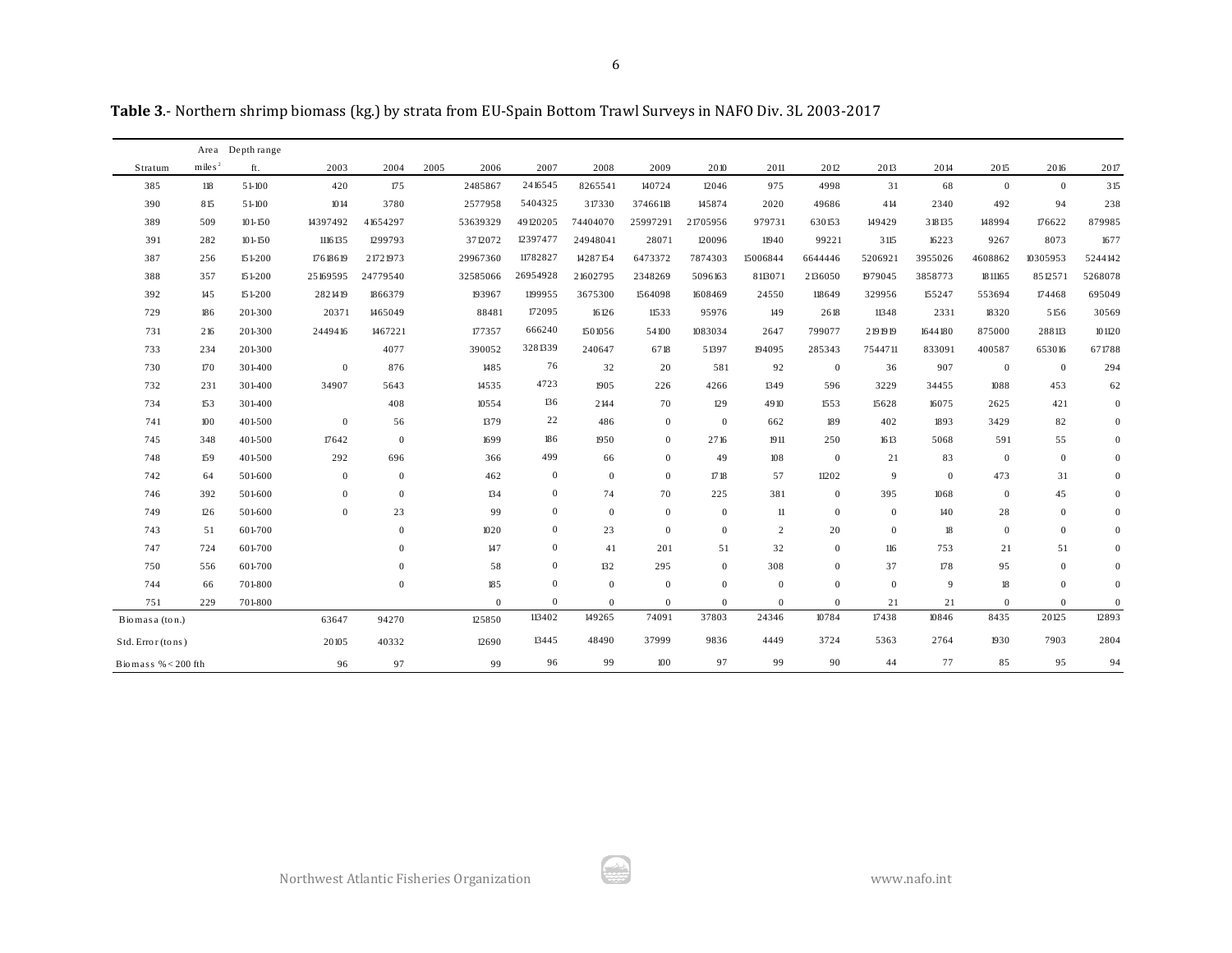| CL<br>(mm) | <b>Males</b>     | <b>Females</b>           | <b>Total</b>     |
|------------|------------------|--------------------------|------------------|
| 8.5        | $\boldsymbol{0}$ | $\boldsymbol{0}$         | $\boldsymbol{0}$ |
| 9          | $\boldsymbol{0}$ | $\boldsymbol{0}$         | $\boldsymbol{0}$ |
| 9.5        | $\boldsymbol{0}$ | $\boldsymbol{0}$         | $\boldsymbol{0}$ |
| 10         | 7                | $\boldsymbol{0}$         | 7                |
| 10.5       | 13               | $\boldsymbol{0}$         | 13               |
| 11         | 29               | $\boldsymbol{0}$         | 29               |
| 11.5       | $\boldsymbol{0}$ | $\boldsymbol{0}$         | $\boldsymbol{0}$ |
| 12         | $\boldsymbol{0}$ | $\boldsymbol{0}$         | $\boldsymbol{0}$ |
| 12.5       | 20               | $\boldsymbol{0}$         | 20               |
| 13         | 13               | $\boldsymbol{0}$         | 13               |
| 13.5       | 37               | $\boldsymbol{0}$         | 37               |
| 14         | 37               | $\boldsymbol{0}$         | 37               |
| 14.5       | 52               | $\boldsymbol{0}$         | 52               |
| 15         | 25               | $\boldsymbol{0}$         | 25               |
| 15.5       | 72               | $\boldsymbol{0}$         | 72               |
| 16         | 64               | $\boldsymbol{0}$         | 64               |
|            |                  | $\overline{4}$           |                  |
| 16.5       | 30               |                          | 34               |
| 17         | 41<br>59         | $\boldsymbol{0}$         | 41               |
| 17.5       |                  | $\boldsymbol{0}$         | 59               |
| 18         | 73               | 5                        | 77               |
| 18.5       | 48               | $\boldsymbol{0}$         | 48               |
| 19         | $\overline{7}$   | 5                        | 12               |
| 19.5       | 30               | 16                       | 46               |
| 20         | 14               | $\boldsymbol{0}$         | 14               |
| 20.5       | 5                | 14                       | 19               |
| 21         | $\overline{7}$   | $\overline{\mathcal{L}}$ | 11               |
| 21.5       | $\overline{0}$   | 14                       | 14               |
| 22         | $\boldsymbol{0}$ | 14                       | 14               |
| 22.5       | $\boldsymbol{0}$ | $\boldsymbol{0}$         | $\boldsymbol{0}$ |
| 23         | $\boldsymbol{0}$ | 14                       | 14               |
| 23.5       | $\boldsymbol{0}$ | 16                       | 16               |
| 24         | $\boldsymbol{0}$ | 5                        | 5                |
| 24.5       | $\boldsymbol{0}$ | 5                        | 5                |
| 25         | $\boldsymbol{0}$ | $\boldsymbol{0}$         | $\overline{0}$   |
| 25.5       | $\overline{0}$   | $\overline{4}$           | $\overline{4}$   |
| 26         | $\overline{0}$   | $\overline{0}$           | $\boldsymbol{0}$ |
| 26.5       | $\boldsymbol{0}$ | 5                        | 5                |
| 27         | $\boldsymbol{0}$ | $\boldsymbol{0}$         | $\boldsymbol{0}$ |
| 27.5       | $\boldsymbol{0}$ | $\boldsymbol{0}$         | $\boldsymbol{0}$ |
| 28         | $\boldsymbol{0}$ | $\boldsymbol{0}$         | $\boldsymbol{0}$ |
| 28.5       | $\boldsymbol{0}$ | $\boldsymbol{0}$         | $\boldsymbol{0}$ |
| 29         | $\boldsymbol{0}$ | $\boldsymbol{0}$         | $\boldsymbol{0}$ |
| 29.5       | $\boldsymbol{0}$ | $\boldsymbol{0}$         | $\boldsymbol{0}$ |
| 30         | $\boldsymbol{0}$ | $\boldsymbol{0}$         | $\boldsymbol{0}$ |
| 30.5       | 0                | $\boldsymbol{0}$         | $\boldsymbol{0}$ |
| 31         | $\boldsymbol{0}$ | $\boldsymbol{0}$         | $\boldsymbol{0}$ |
| 31.5       | $\boldsymbol{0}$ | $\boldsymbol{0}$         | $\boldsymbol{0}$ |
| 32         | $\boldsymbol{0}$ | $\boldsymbol{0}$         | $\mathbf{0}$     |
| Total      | 682              | 124                      | 806              |
|            | 85%              | 15%                      |                  |

**Table 4**.- Northern shrimp size distribution ('000) by sex from EU-Spain Bottom Trawl Survey 2017 in NAFO Div. 3NO.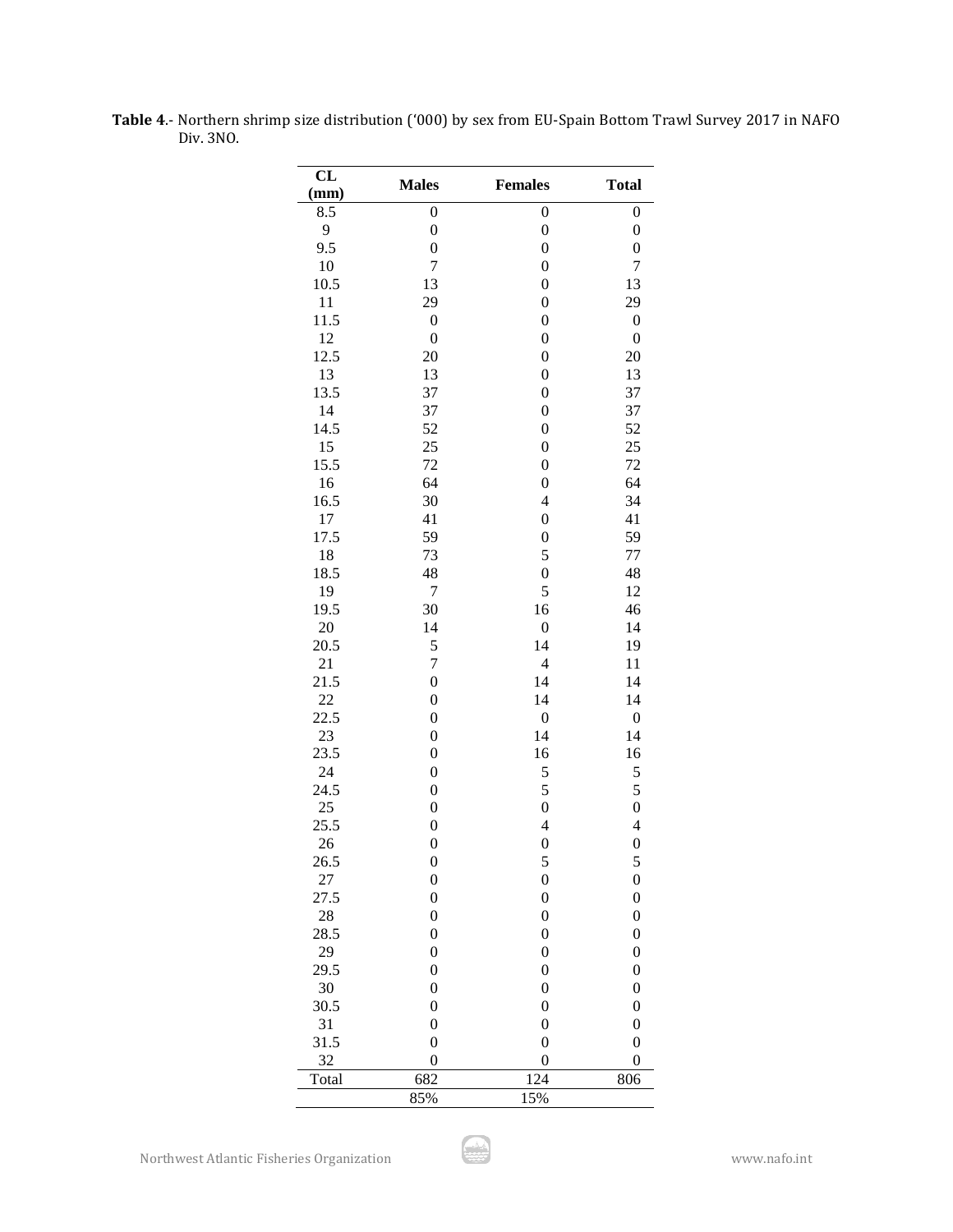| $CL$ (mm) | <b>Males</b>     | <b>Females</b>   | <b>Total</b>     |
|-----------|------------------|------------------|------------------|
| 7.5       | 661              | $\boldsymbol{0}$ | 661              |
| 8         | 633              | $\boldsymbol{0}$ | 633              |
| 8.5       | 393              | $\boldsymbol{0}$ | 393              |
| 9         | 241              | $\boldsymbol{0}$ | 241              |
| 9.5       | 23               | $\boldsymbol{0}$ | 23               |
| 10        | 6                | $\boldsymbol{0}$ | 6                |
| 10.5      | 11               | $\boldsymbol{0}$ | 11               |
| 11        | 239              | $\boldsymbol{0}$ | 239              |
| 11.5      | 31               | $\boldsymbol{0}$ | 31               |
| 12        | 63               | $\boldsymbol{0}$ | 63               |
| 12.5      | 818              | $\boldsymbol{0}$ | 818              |
| 13        | 1118             | $\boldsymbol{0}$ | 1118             |
| 13.5      | 1907             | 311              | 2218             |
| 14        | 3414             | $\boldsymbol{0}$ | 3414             |
| 14.5      | 8801             | 573              | 9373             |
| 15        | 7353             | 1642             | 8994             |
| 15.5      | 21406            | 7354             | 28760            |
| 16        | 30221            | 11298            | 41519            |
| 16.5      | 76057            | 19776            | 95833            |
| 17        | 85660            | 34650            | 120310           |
| 17.5      | 105586           | 42568            | 148155           |
| 18        | 119327           | 44619            | 163946           |
| 18.5      | 124140           | 56678            | 180818           |
| 19        | 129685           | 78752            | 208437           |
| 19.5      | 127155           | 86137            | 213291           |
| 20        | 90229            | 80441            | 170669           |
| 20.5      | 61799            | 61368            | 123168           |
| 21        | 33306            | 55311            | 88617            |
| 21.5      | 16342            | 43185            | 59527            |
| 22        | 13289            | 58752            | 72041            |
| 22.5      | 1809             | 55841            | 57650            |
| 23        | 2386             | 94518            | 96905            |
| 23.5      | 11               | 90208            | 90219            |
| 24        | $\boldsymbol{0}$ | 86361            | 86361            |
| 24.5      | $\overline{0}$   | 70579            | 70579            |
| 25        | $\boldsymbol{0}$ | 52655            | 52655            |
| 25.5      | $\overline{0}$   | 34358            | 34358            |
| 26        | $\boldsymbol{0}$ | 20900            | 20900            |
| 26.5      | $\boldsymbol{0}$ | 11523            | 11523            |
| 27        | $\boldsymbol{0}$ | 7163             | 7163             |
| 27.5      | $\boldsymbol{0}$ | 1764             | 1764             |
| 28        | $\boldsymbol{0}$ | 904              | 904              |
| 28.5      | $\boldsymbol{0}$ | 1044             | 1044             |
| 29        | $\boldsymbol{0}$ | 363              | 363              |
| 29.5      | $\boldsymbol{0}$ | 352              | 352              |
| 30        | $\boldsymbol{0}$ | $\boldsymbol{0}$ | $\boldsymbol{0}$ |
| 30.5      | $\boldsymbol{0}$ | $\boldsymbol{0}$ | $\boldsymbol{0}$ |
| 31        | $\boldsymbol{0}$ | $\boldsymbol{0}$ | $\boldsymbol{0}$ |
| 31.5      | $\boldsymbol{0}$ | $\boldsymbol{0}$ | $\overline{0}$   |
| Total     | 1064118          | 1211948          | 2276066          |
|           | 47%              | 53%              |                  |

**Table 5**.- Northern shrimp size distribution ('000) by from EU-Spain Bottom Trawl Survey 2017 in NAFO Div. 3L.

8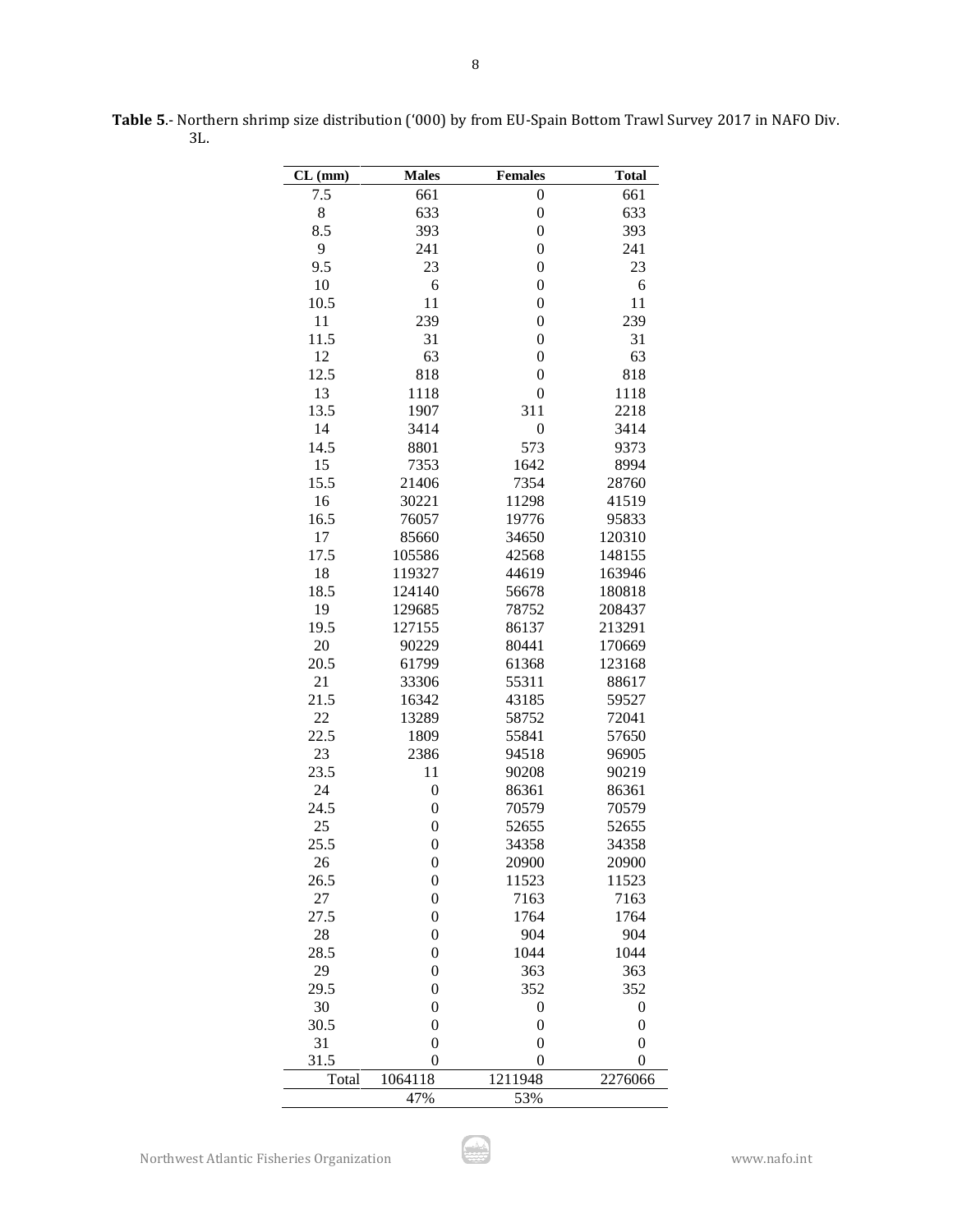|                          |                |          | 3L           |            |  |  |  |
|--------------------------|----------------|----------|--------------|------------|--|--|--|
|                          | <b>Males</b>   |          | Females      |            |  |  |  |
| Age                      | Prop.          | St. Dev. | Prop.        | St. Dev.   |  |  |  |
| 1                        | 0.002          | 0.0000   |              |            |  |  |  |
| $\overline{c}$           | 0.043          | 0.0001   |              |            |  |  |  |
| 3                        | 0.372          | 0.0004   | 0.127        | 0.0000     |  |  |  |
| $\overline{\mathcal{L}}$ | 0.566          | 0.0003   | 0.351        | 0.0000     |  |  |  |
| 5                        | 0.017          | 0.0000   | 0.308        | 0.0001     |  |  |  |
| 6                        |                |          | 0.214        | 0.0001     |  |  |  |
| 7                        |                |          |              |            |  |  |  |
| Age                      | <b>Mean CL</b> | St. Dev. | Mean CL      | St. Dev.   |  |  |  |
| 1                        | 8.5            | 0.0009   |              |            |  |  |  |
| $\overline{c}$           | 15.7           | 0.0031   |              |            |  |  |  |
| 3                        | 17.6           | 0.0007   | 17.5         | 0.0001     |  |  |  |
| $\overline{4}$           | 19.6           | 0.0005   | 19.9         | 0.0001     |  |  |  |
| 5                        | 22.1           | 0.0006   | 23.2         | 0.0003     |  |  |  |
| 6                        |                |          | 24.9         | 0.0003     |  |  |  |
| 7                        |                |          |              |            |  |  |  |
| <u>Age</u>               | Sigma          | St. Dev. | <b>Sigma</b> | St. Dev.   |  |  |  |
| 1                        | 1.0770         | 0.0010   |              |            |  |  |  |
| $\overline{c}$           | 1.3040         | 0.0014   |              |            |  |  |  |
| 3                        | 0.9130         | 0.0004   | 0.7861       | Fixed C.V. |  |  |  |
| 4                        | 0.9998         | 0.0003   | 0.8966       | Fixed C.V. |  |  |  |
| 5                        | 0.5683         | 0.0003   | 1.0442       | Fixed C.V. |  |  |  |
| 6                        |                |          | 1.1206       | Fixed C.V. |  |  |  |
| 7                        |                |          |              |            |  |  |  |

**Table 6.-** Results of the modal analysis (MIX) by sex and maturity stage, from EU-Spain Bottom Trawl Survey 2017 in NAFO Div. 3LNO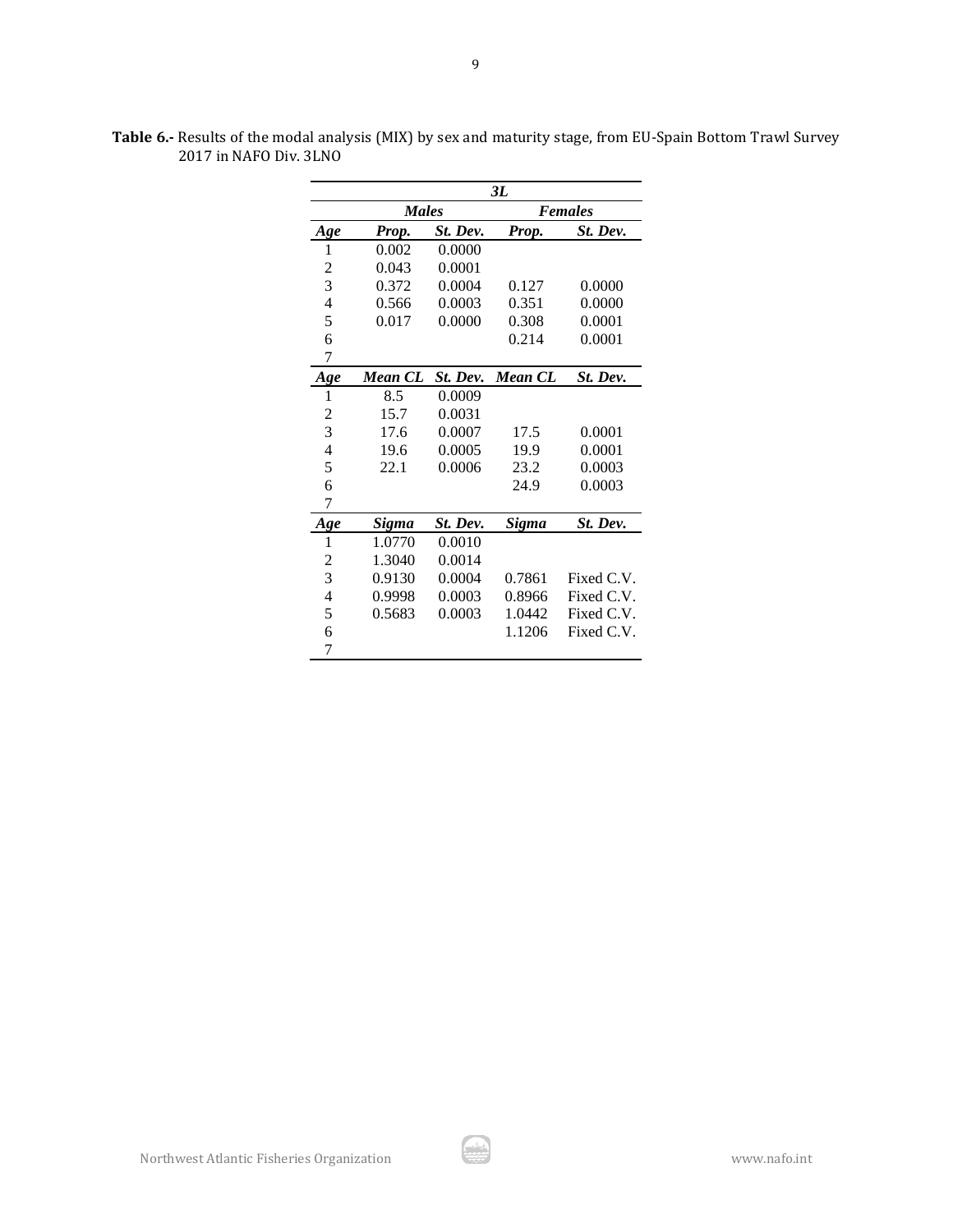



**Fig. 1.** Northern shrimp biomass (tons) and catch (kg) from EU-Spain Bottom Trawl Surveys in NAFO Div. 3NO 2001-2016 and 3L 2003-2017.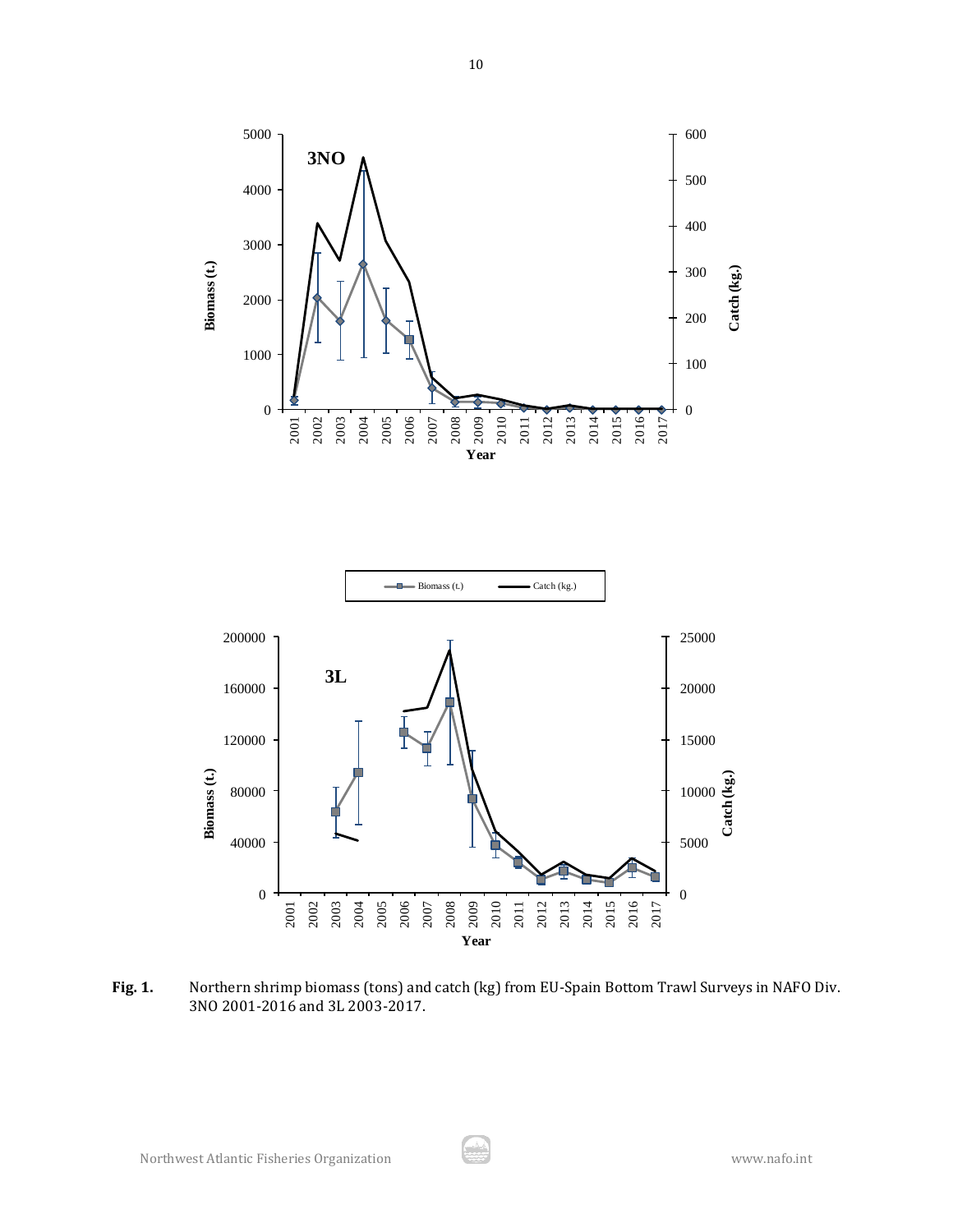

# **Fig.2.** Geographic distribution of Northern shrimp catches from EU-Spain Bottom Trawl Survey 2017 in NAFO Div. 3LNO